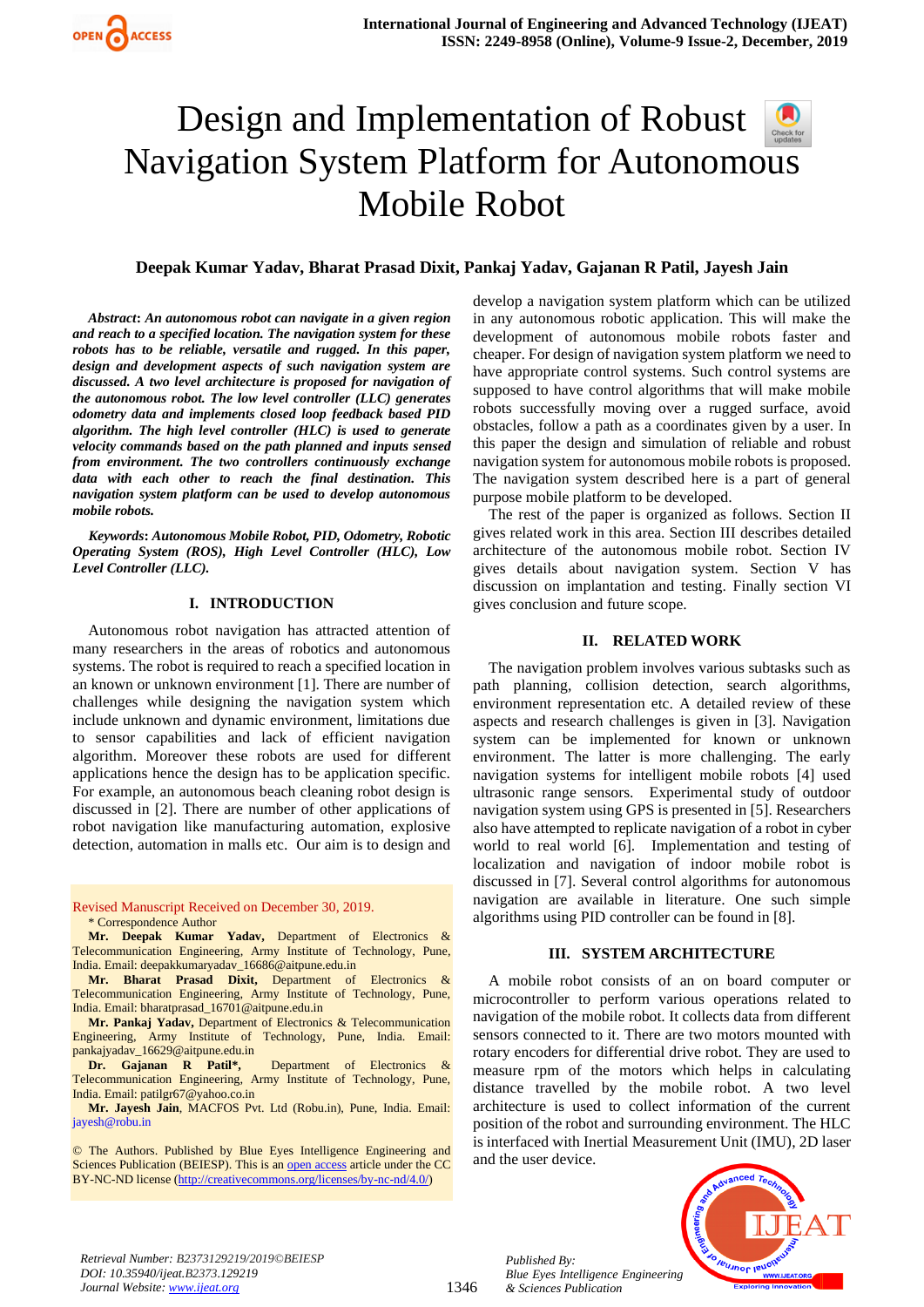# **Design and Implementation of Robust Navigation System Platform for Autonomous Mobile Robot**

IMU collects the directional values which are used to measure angular displacement and orientation of the mobile robot.The calculated distance & angle together is used to localize the mobile robot & further navigate to its next location.

Fig. 1 shows the block diagram of the autonomous mobile robot.

The LLC is used to calculate the distance travelled by the robot, its current speed and its current position w.r.t. initial position. It also generates suitable signals to achieve desired speed and direction.

The HLC and LLC continuously exchange information in order to traverse the desired path and reach the final destination.



**Fig. 1.System block diagram (Architecture)**

## **IV. LOW LEVEL CONTROLLER & NAVIGATION SYSTEM**

Nanigation of robot is the abiliyt of robot to determine its own position in its frame of reference and then to plan its path towards some predecided goal location. In order to navigate in its environment, the robot or any other mobility device requires representation, i.e. a map of the environment and the ability to interpret that representation.

At lowest level of Self Navigating robots, a linear navigation system is implemented to traverse two closest points on plane linearly. These points when taken as collection seems to make a curvilinear path suitable for efficient navigation of Robot.

The linear navigating robot moves along any one direction in a straight line with a desired speed. Differential Drive robot has ability to rotate in desired direction and attain desirable speed by changing the speed of both motors differentially, thereby attaining desired curves with suitable speed of turning.

Distance travelled by the wheels can be calculated in terms of electronic pulses given by the encoders attached to the motors. There are following challenges which need to be tackled.

i) Inaccuracy in speed measurement

ii) Sideways motion

iii) Inaccurate distance traversal by robot due to missed encoder counts

Encoder mechanisms of motors give fixed no of pulses per rotation. We need to read and store these electronic pulses and map it into the distance travelled.

### **A. Distance Calculation**

For precise detection of distance with the direction of motion, we found that one needs to check for the specific sequence of bits instead of checking for a single encoder pulse. To achieve this, we attached hardware interrupt on both the encoder pins and assigned the name LSB and MSB respectively. A sequence of 4-bits is created by shifting the

*Retrieval Number: B2373129219/2019©BEIESP DOI: 10.35940/ijeat.B2373.129219 Journal Website[: www.ijeat.org](http://www.ijeat.org/)*

previous bits to the left and adding the latest bit at LSB. This generates 8 different 4-bit sequences for clockwise and anticlockwise motion of wheels. Algorithm 1 gives detailed steps.

*==========================================*

# *Algorithm 1 : Distance Calculation*

*==========================================*

- 1. Set MSB to Encoder Pin 1
- 2. Set LSB to Encoder Pin 2
- 3. Create Encoded Sequence using shift and add
- 4. If resultant sequence is equal to (1101,0100,0010,1011) Increase the encoder value.
- 5. If resultant sequence is equal to (1110,0111,0001,1000) Decrease the encoder value. ------------------------------------------------------------------------

The encoder value describes the distance travelled by the wheels. The above algorithm works well for all conditions of navigation without fail or without missing any count.

### **B. Speed Calculation**

For real time & precise speed calculation of each motor, timer interrupt has been used. The interrupt will be generated at a fixed interval of time(generally microseconds intervals) and it will call the speed calculation subroutine for each motor.

The change in encoder ticks per period will be the instantaneous speed. This speed in Ticks per interval will be converted into standard unit( meters per seconds) while interfacing with high level controller.

## **C. Odometry**

Odometry is the powerful mathematical tool for localization of robot in space. Based on previous position and encoder data, odometry helps robot to determine the current position of robot relative to the initial position. Difference in travelled distance by both wheels(Say DistanceA & Distance B) will give us change in heading angle of the robot (say Angle). The contineous integration of these angle differences will give us orientation of Robot with refence to its initial orientation (say Yaw). The final positions of the robot (say X and Y) are calculated using distance and final heading angle Yaw. Algorithm 2 describes the procedure.

*==========================================*

*Algorithm 2 :Position Estimation*

- *==========================================*
	- 1. Diff = DistanceA DistanceB
	- 2. Centre\_dist = (DistanceA+DistanceB)/2
	- 3. Angle=(Diff/Width)
	- 4. Yaw +=Angle
	- 5. X=X+(Centre\_dist\*cos(Yaw))
	- 6. Y=Y+(Centre\_dist\*cos(Yaw ))

------------------------------------------------------------------------

In order to validate the above presented concepts on control of autonomous robots, we performed several tasks and verified the algorithms.

In order to get precision of highest level, we used high PPR encoder motors and implemented the 4-bit sequence matching on pulses returned by encoder motors.

*Published By: Blue Eyes Intelligence Engineering & Sciences Publication* 

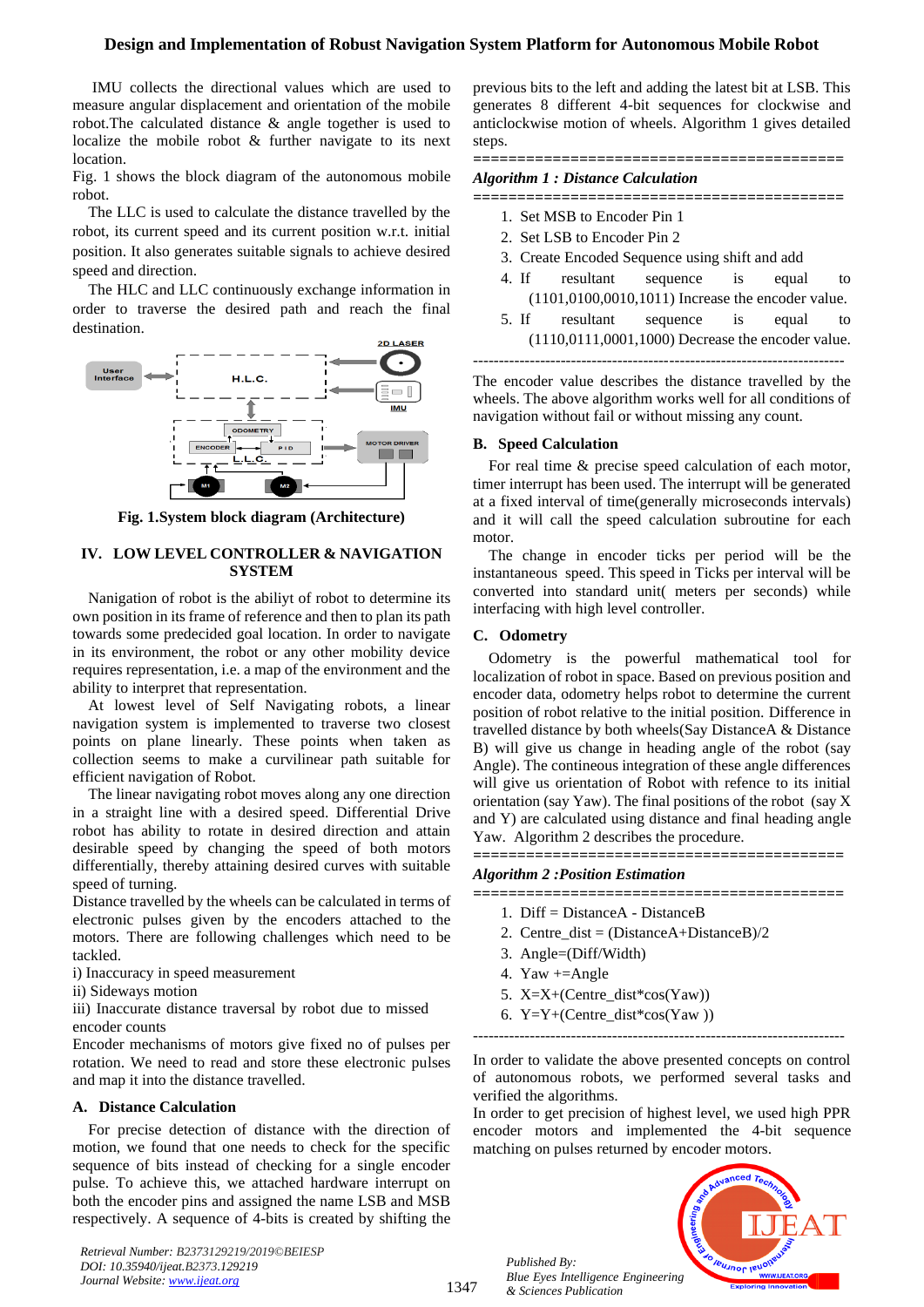

# **D. Velocity Inputs**

High level controller generates the velocity input as per planned path for the robot which should be followed precisely by Low level Controller.

This velocity w.r.t. to center of rotation must be resolved according to the robot model. For differential drive model, this speed needs to be resolved for 2 driving wheels. Following calculations are used to resolve the center velocity into velocities of right & left wheel.

$$
V_{left} = V_{linear} - V_{angular} \times \frac{L}{2}
$$
  
\n
$$
V_{right} = V_{linear} + V_{angular} \times \frac{L}{2}
$$
 (1)  
\n(1)

where,

 $V_{linear}$  is linear velocity w.r.t. the robot's point of rotation.  $V_{angular}$  is angular velocity w.r.t. the robot's point of rotation. *L* is distance between the driving wheels.

# **E. PID**

The PID controller implements control system algorithms in discrete level. The Robot can take feedback of its velocity by comparing the current velocity and desired velocity determined by path planned by the Robot controller on board. The velocity feedback is given to the PID Controller for generating error correcting PWM signal. This PWM is in turn given to the respective motors for achieving desired velocity. The current speed of the motors is decided by the feedback of PID controller considering the proportional, differential and integral aspects given by Equation 3.

$$
u(t) = K_p e(t) + K_l \int_0^t e(\tau) d\tau + K_p \frac{de(t)}{dt}
$$
 (3)

Where,  $e(t)$  is difference between desired velocity and current speed of the robot. The PID coefficients  $K_P$ ,  $K_I$  and  $K<sub>D</sub>$  are tuned manually based on the size & weight of robot and motor specifications.

## **V. IMPLEMENTATION, TESTING AND RESULTS**

Fig. 2 shows the autonomous mobile robot platform with robot base, motors with their drivers, LLC & power supply. The low level controller is implemented using Cortex M3 based microcontroller. The functions of HLC can be simulated using Robot Operating System (ROS). The autonomous mobile robot is interfaced with a PC installed with Robot Operating System (ROS).



**Fig. 2.Autonomous Mobile Robot Platform** ROS is used for implementing Path Planning of the autonomous robot. Being open-source, it contains the work

of many Robotics enthusiasts to help with advanced work like Path Planning, Simultaneous localization and Mapping (SLAM) and obstacle avoidance etc. Fig. 3 shows the path planned in ROS Visualization tool based on the final destination and the surrounding map.



**Fig. 3.Autonomous Mobile Robot Platform**

ROS System is interfaced with Low level Controller (LLC) serially. It generates the velocity commands for robot based on odometry data of the robot to execute planned path. The LLC sends odometry data consisting of position, velocity and orientation of the robot to HLC i.e ROS.

Table I shows five samples of velocity commands generated by the ROS based HLC and odometry data generated by LLC. It can be seen that the parameters generated by the two controllers are accurate up to 2 decimal places.

**Table- I: Data Generated by H.L.C. & L.L.C.**

| S# | Velocity        |               | Odometry Data Generated by |              |               |
|----|-----------------|---------------|----------------------------|--------------|---------------|
|    | Commands        |               | <b>LLC</b>                 |              |               |
|    | Generated<br>by |               |                            |              |               |
|    | ROS (HLC)       |               |                            |              |               |
|    | $V_{linear}$    | $V_{angular}$ | Position                   | $V_{linear}$ | $V_{angular}$ |
|    | (m/s)           | (m/s)         | (m)                        | (m/s)        | (m/s)         |
|    | 0.270           | 0.336         | $(-0.40, 1.81)$            | 0.264        | 0.333         |
| 2  | 0.296           | 0.302         | $(-0.38, 1.80)$            | 0.286        | 0.311         |
| 3  | 0.321           | 0.251         | $(-0.34, 1.72)$            | 0.322        | 0.260         |
| 4  | 0.349           | 0.220         | $(-0.33, 1.71)$            | 0.351        | 0.220         |
| 5  | 0.432           | 0.214         | $(-0.27, 1.68)$            | 0.422        | 0.213         |

The control parameters shown above are continuously exchanged between ROS enabled High Level controller and the Low-level controller to reach the final destination autonomously.

### **VI. CONCLUSION AND FUTURE SCOPE**

In this paper, a two layer design of autonomous robot navigation platform is proposed. A control algorithm is designed which can make the robot follow an arbitrary specified path. The designed control algorithm is found to be robust against various system uncertainties.

*Published By: Blue Eyes Intelligence Engineering & Sciences Publication* 



*Retrieval Number: B2373129219/2019©BEIESP DOI: 10.35940/ijeat.B2373.129219 Journal Website[: www.ijeat.org](http://www.ijeat.org/)*